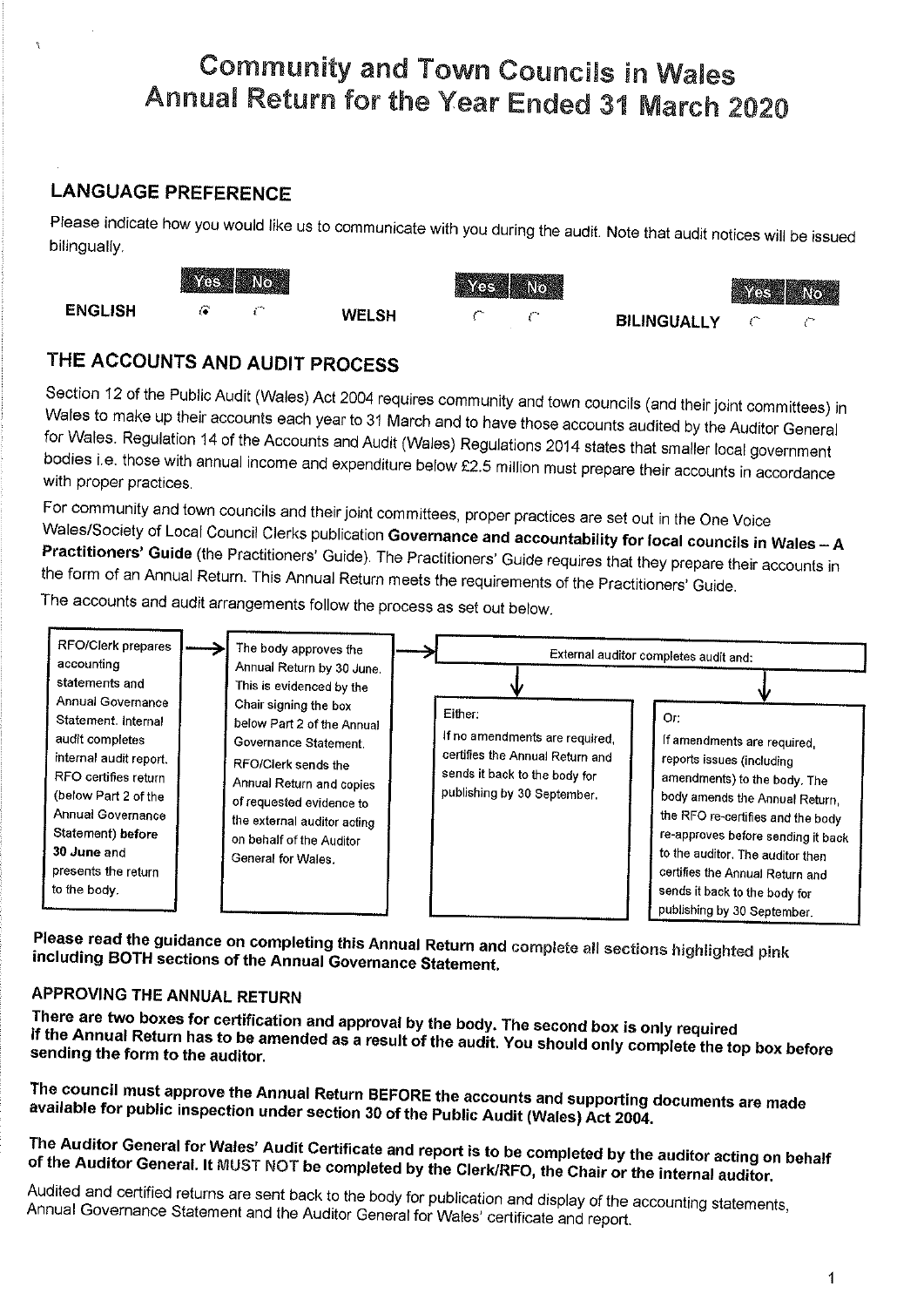# Accounting statements 2019-20 for:

Name of body: BAGILLT COMMUNITY COUNCIL

|    |                                                           | Yeahending            |                                | Notes and cultence for complete                                                                                                                                                                                     |  |  |  |
|----|-----------------------------------------------------------|-----------------------|--------------------------------|---------------------------------------------------------------------------------------------------------------------------------------------------------------------------------------------------------------------|--|--|--|
|    |                                                           | 31 March<br>2019<br>O | <b>31 March</b><br>2020<br>13) | Please round all figures to rearest 2<br>Do not leave any boxes blank and report 90 or nil balances.<br>All figures must agree to the underlying unancial records.<br><b>for the releventy cer</b>                  |  |  |  |
|    | Statement of income and expenditure/receipts and payments |                       |                                |                                                                                                                                                                                                                     |  |  |  |
| 1. | <b>Balances</b><br>brought forward                        | 56,556                | 55292                          | Total balances and reserves at the beginning of the year as<br>recorded in the financial records. Must agree to line 7 of the<br>previous year.                                                                     |  |  |  |
| 2. | $(+)$ income<br>from local<br>taxation/levy               | 42278                 | 44526                          | Total amount of income received/receivable in the year from<br>local taxation (precept) or levy/contribution from principal bodies.                                                                                 |  |  |  |
|    | 3. $(+)$ Total other<br>receipts                          | 1165                  | 2065                           | Total income or receipts recorded in the cashbook minus<br>amounts included in line 2. Includes support, discretionary and<br>revenue grants.                                                                       |  |  |  |
| 4. | (-) Staff costs                                           | 12136                 | 12713                          | Total expenditure or payments made to and on behalf of<br>all employees. Include salaries and wages, PAYE and NI<br>(employees and employers), pension contributions and related<br>expenses eg. termination costs. |  |  |  |
| 5. | $(-)$ Loan<br>interest/capital<br>repayments              | 0                     | 0                              | Total expenditure or payments of capital and interest made<br>during the year on external borrowing (if any).                                                                                                       |  |  |  |
| 6. | (-) Total other<br>payments                               | 32571                 | 38380                          | Total expenditure or payments as recorded in the cashbook<br>minus staff costs (line 4) and loan interest/capital repayments<br>(line 5).                                                                           |  |  |  |
| 7. | $(=)$ Balances<br>carried forward                         | 55292                 | 50790                          | Total balances and reserves at the end of the year. Must equal<br>$(1+2+3) - (4+5+6)$ .                                                                                                                             |  |  |  |
|    | <b>Statement of balances</b>                              |                       |                                |                                                                                                                                                                                                                     |  |  |  |
| 8. | $(+)$ Debtors and<br>stock balances                       | 0                     | $\Omega$                       | Income and expenditure accounts only: Enter the value of<br>debts owed to the body and stock balances held at the year-end.                                                                                         |  |  |  |
| 9. | $(+)$ Total<br>cash and<br>investments                    | 55292                 | 50790                          | All accounts: The sum of all current and deposit bank accounts,<br>cash holdings and investments held at 31 March. This must<br>agree with the reconciled cashbook balance as per the bank<br>reconciliation.       |  |  |  |
|    | 10. (-) Creditors                                         | 0                     | 0                              | Income and expenditure accounts only: Enter the value of<br>monies owed by the body (except borrowing) at the year-end.                                                                                             |  |  |  |
|    | 11. $(=)$ Balances<br>carried forward                     | 55292                 | 50790                          | Total balances should equal line 7 above: Enter the total of<br>$(8+9-10)$ .                                                                                                                                        |  |  |  |
|    | 12. Total fixed<br>assets and<br>long-term assets         | 33764                 | 34665                          | The asset and investment register value of all fixed assets and<br>any other long-term assets held as at 31 March.                                                                                                  |  |  |  |
|    | 13. Total borrowing                                       | 0                     | $\Omega$                       | The outstanding capital balance as at 31 March of all loans from<br>third parties (including PWLB).                                                                                                                 |  |  |  |
|    |                                                           |                       |                                |                                                                                                                                                                                                                     |  |  |  |

| <b>14. Trust funds</b> |
|------------------------|
| disclosure note        |

|  | Yes No N/A Yes No N/A |  |  |
|--|-----------------------|--|--|
|  | $C=C=\{0\}$ , $C=C=G$ |  |  |

 $\frac{1}{2}$  The body acts as sole trustee for and is responsible for managing (a) trust fund(s/assets (readers should note that the figures above do not include any trust transactions).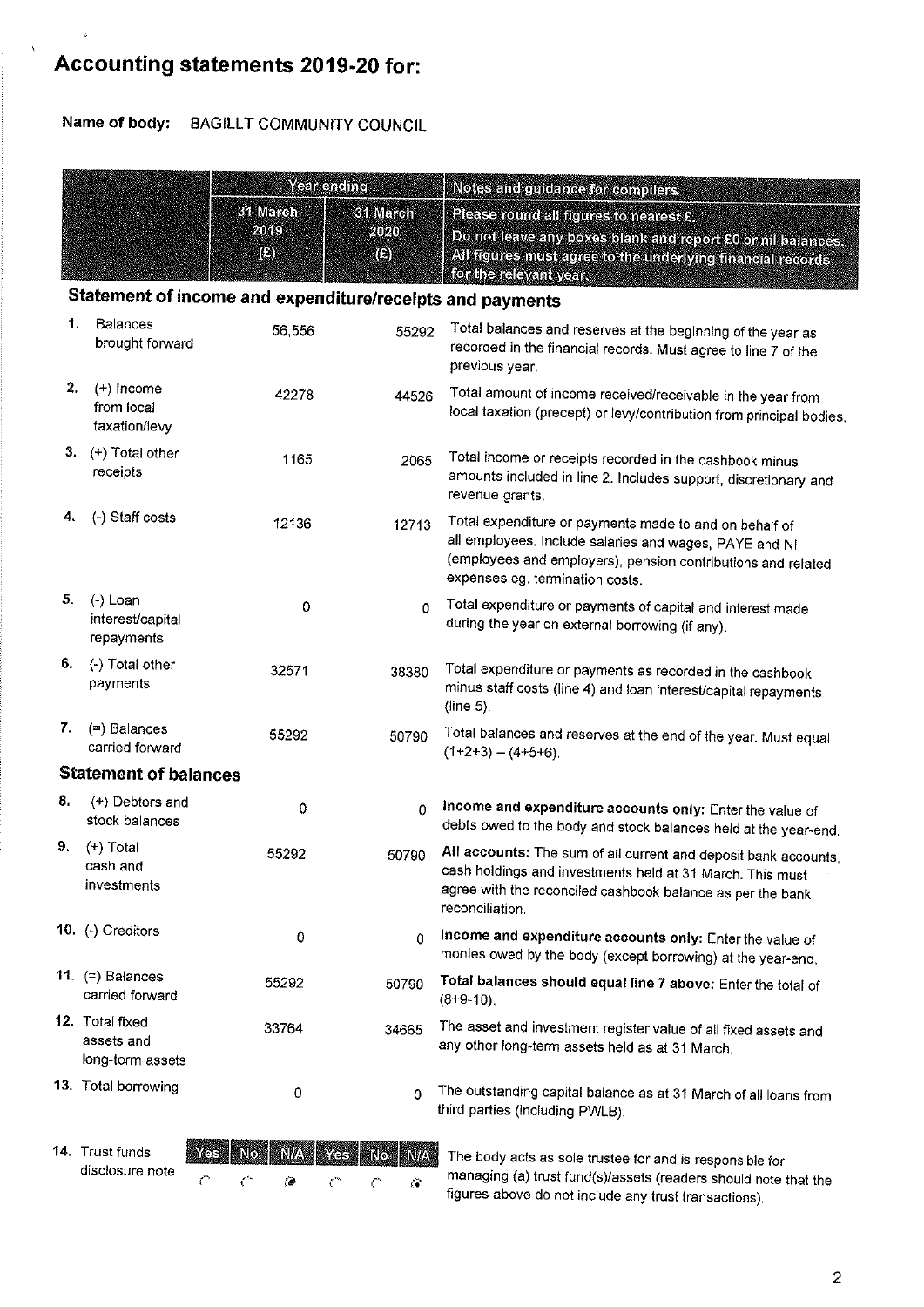# Annual Governance Statement (Part 1)

We acknowledge as the members of the Council/Board/Committee, our responsibility for ensuring that there is a sound system of internal control, including the preparation of the accounting statements. We confirm, to the best of our knowledge and belief, with respect to the accounting statements for the year ended 31 March 2O2O, thal:

|    |                                                                                                                                                                                                                                                                                                                                 | YŒ.                     | Acreed?<br><b>Nox</b> | <b>WES mensuratio</b><br><b>Council/Board/Committee:</b>                                                                                                                  | <b>Delker</b> |
|----|---------------------------------------------------------------------------------------------------------------------------------------------------------------------------------------------------------------------------------------------------------------------------------------------------------------------------------|-------------------------|-----------------------|---------------------------------------------------------------------------------------------------------------------------------------------------------------------------|---------------|
| 1. | We have put in place arrangements for:<br>effective financial management during the year;<br>and<br>the preparation and approval of the accounting<br>statements.                                                                                                                                                               | $\widehat{\mathcal{C}}$ | C                     | Properly sets its budget and<br>manages its money and prepares<br>and approves its accounting<br>statements as prescribed by law.                                         | 6, 12         |
|    | 2. We have maintained an adequate system of internal<br>control, including measures designed to prevent<br>and detect fraud and corruption, and reviewed its<br>effectiveness.                                                                                                                                                  | $\overline{\mathbf{f}}$ | ŗ.                    | Made proper arrangements<br>and accepted responsibility for<br>safeguarding the public money<br>and resources in its charge.                                              | 6, 7          |
|    | 3. We have taken all reasonable steps to assure<br>ourselves that there are no matters of actual or<br>potential non-compliance with laws, regulations and<br>codes of practice that could have a significant<br>financial effect on the ability of the Council/Board/<br>Committee to conduct its business or on its finances. | $\widehat{G}$           | $\mathcal{C}^{\ast}$  | Has only done things that it has<br>the legal power to do and has<br>conformed to codes of practice and<br>standards in the way it has done so.                           | 6             |
|    | 4. We have provided proper opportunity for the<br>exercise of electors' rights in accordance with the<br>requirements of the Accounts and Audit (Wales)<br>Regulations 2014.                                                                                                                                                    | $\overline{(\bullet)}$  | $\mathcal{C}$         | Has given all persons interested<br>the opportunity to inspect the body's<br>accounts as set out in the notice of<br>audit.                                               | 6, 23         |
| 5. | We have carried out an assessment of the risks<br>facing the Council/Board/Committee and taken<br>appropriate steps to manage those risks, including<br>the introduction of internal controls and/or external<br>insurance cover where required.                                                                                | G.                      | $\mathcal{C}^*$       | Considered the financial and other<br>risks it faces in the operation of<br>the body and has dealt with them<br>properly.                                                 | 6, 9          |
| 6. | We have maintained an adequate and effective<br>system of internal audit of the accounting records<br>and control systems throughout the year and have<br>received a report from the internal auditor.                                                                                                                          | $\zeta$ .               | $\mathcal{C}^{\ast}$  | Arranged for a competent person,<br>independent of the financial controls<br>and procedures, to give an objective<br>view on whether these meet the<br>needs of the body. | 6, 8          |
|    | 7. We have considered whether any litigation,<br>liabilities or commitments, events or transactions,<br>occurring either during or after the year-end, have a<br>financial impact on the Council/Board/Committee<br>and, where appropriate, have included them on the<br>accounting statements.                                 | G                       | r                     | Disclosed everything it should have<br>about its business during the year<br>including events taking place after<br>the year-end if relevant.                             | 6             |
| 8. | We have taken appropriate action on all matters<br>raised in previous reports from internal and external<br>audit.                                                                                                                                                                                                              | Ö.                      | $\zeta^{\rm obs}$     | Considered and taken<br>appropriate action to address<br>issues/weaknesses brought to its<br>attention by both the internal and<br>external auditors.                     | 6, 8, 23      |
| 9. | Trust funds - in our capacity as trustee, we have:<br>discharged our responsibility in relation to the<br>۰<br>accountability for the fund(s) including financial<br>reporting and if required independent                                                                                                                      | 16 S<br>NØ<br>Č         | NA<br>G               | Has met all of its responsibilities<br>where it is a sole managing trustee<br>of a local trust or trusts.                                                                 | 3,6           |

\* Please provide explanations to the extemal auditor on a separate sheet for each 'no' response given; and describe what ac¡on is being taken to address the weaknesses identified.

reporting and, if required, independent

examination or audit.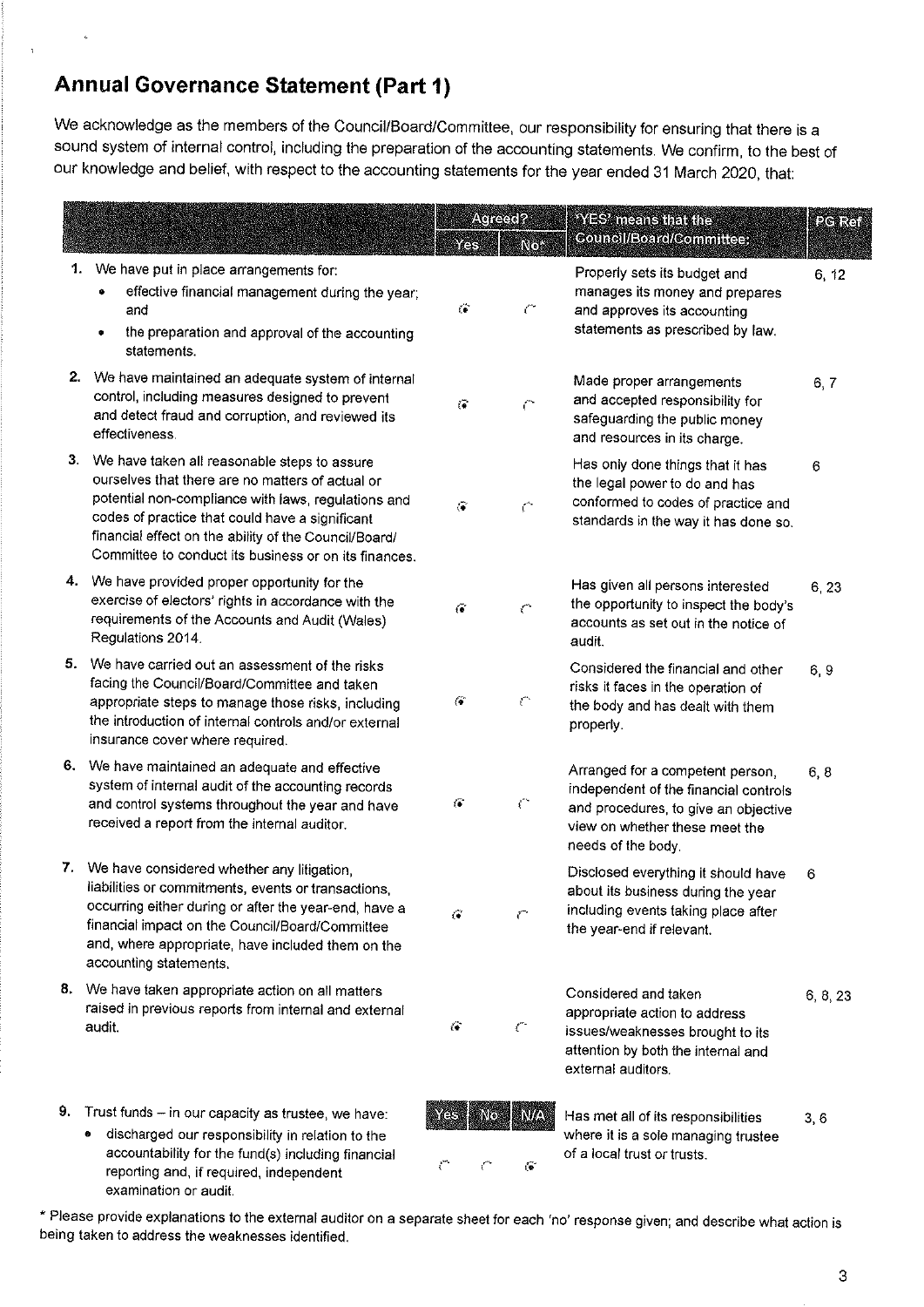## Annual Governance Statement (Part 2)



|    |                                                                                                                                                                                                                      |                         | Acreeci2 | <b>MES means that the council/Board/Committee</b>                                                                                                                                                                                                                                           |
|----|----------------------------------------------------------------------------------------------------------------------------------------------------------------------------------------------------------------------|-------------------------|----------|---------------------------------------------------------------------------------------------------------------------------------------------------------------------------------------------------------------------------------------------------------------------------------------------|
|    |                                                                                                                                                                                                                      | <b>STAR TO BUILDING</b> |          |                                                                                                                                                                                                                                                                                             |
|    | We have prepared and approved minutes for<br>all meetings held by the Council (including its<br>committees) that accurately record the<br>business transacted and the decisions made<br>by the Council or committee. | 冷                       |          | Has kept and approved minutes in accordance with<br>Schedule 12, Paragraph 41 of the Local<br>Government Act 1972.                                                                                                                                                                          |
| 2. | We have ensured that the Council's minutes<br>(including those of its committees) are<br>available for public inspection and have been<br>published electronically.                                                  | $\tilde{\mathbf{C}}$    |          | Has made arrangements for the minutes to be<br>available for public inspection in accordance with<br>section 228 of the Local Government Act 1972 and<br>has published the minutes on its website in<br>accordance with section 55 of the Local<br>Government (Democracy) (Wales) Act 2013. |

\* Please delete as appropriate.

## Council/Board/Committee approval and certification

The Council/Board/Committee is responsible for the preparation of the accounting statements in accordance with the requirements of the Accounts and Audit (Wales) Regulations 2014 and for the preparâtíon of the Annual Govemance Statement.

### Certification by the RFO

I certify that the accounting statements contained in this Annual Return presents fairly the financial position of the Council/Board/ Committee, and its income and expenditure, or properly presenls receipts and payments, as the case may be, for the year ended 31 March 2020.

 $\partial$ 

RFO signature:  $\mathcal{L}$   $\mathcal{L}$ Name:  $\lambda$ .  $\omega$ 00 c/ Date:  $14.7.2020$  Approval by the Councit/Board/Committee

I confirm that these accounting statements and Annual Governance Statement were approved by the Council/Board/Committee under minute reference:

| Minute ref: $202$ |                                             |  |
|-------------------|---------------------------------------------|--|
|                   | Chair of meeting signature: hall we Coulder |  |
|                   | Name: B.T. Dolpman                          |  |
| Date:             | 147.2020                                    |  |

### Gouncll/Board/Commfüee re-approvaland re-certification (only required if the Annual Return has been amended at audit)

#### Certiflcation by the RFO

I certify that the accounting statements contained in this Annual Return presents fairly the financial position of the Council/Board/ Committee, and its income and expenditure, or properly presents receipts and payments, as the case may be, for the year ended 31 March 2020.

### RFO eignature:

Name:

Date:

### Approval by the Council/Board/Gommlttee

I confirm that these accounting statements and Annual Governance Statement were approved by the Council/Board/Committee under minute reference:

Minute ref:

Chair of meeting signature:

Name:

Date: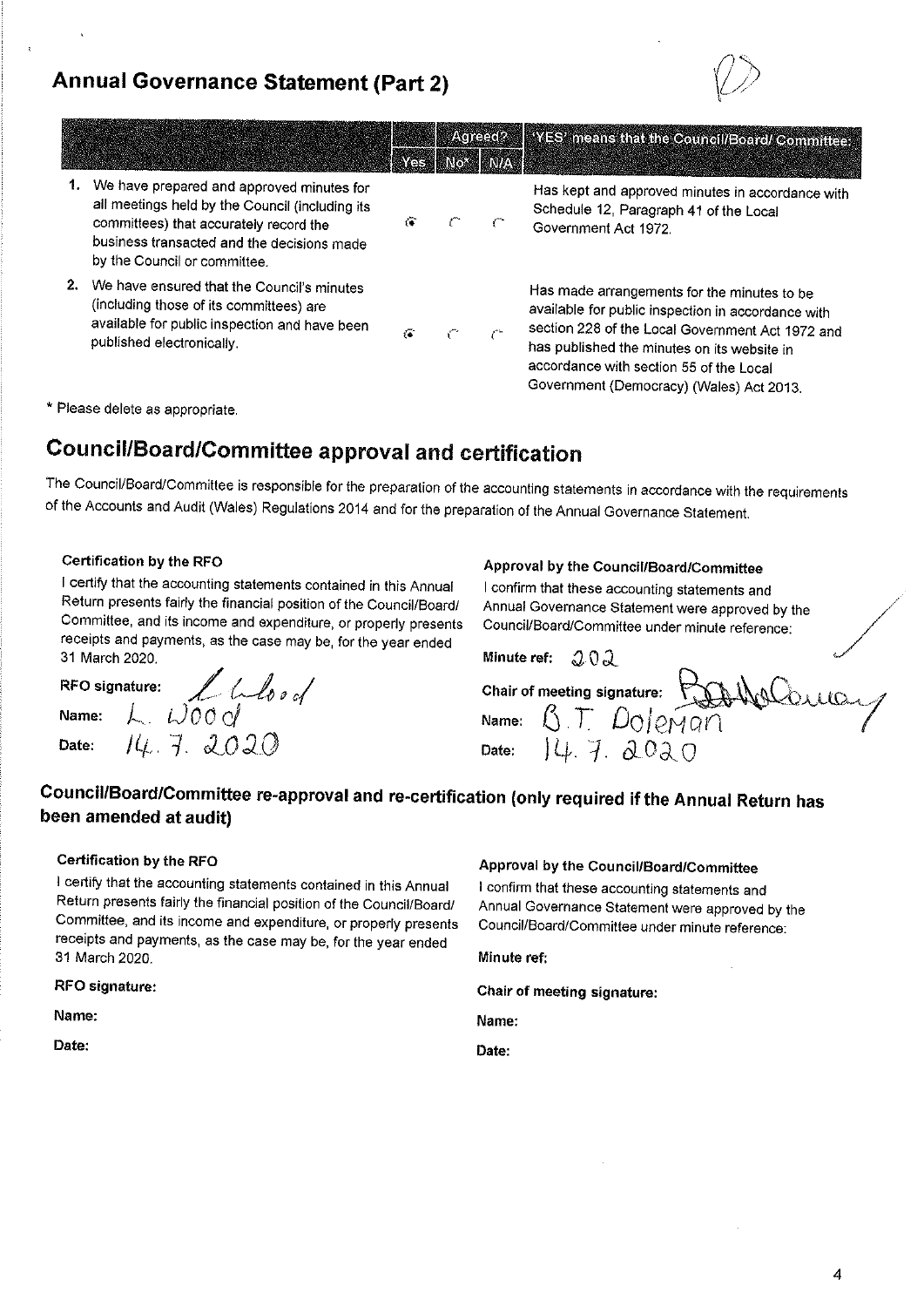# Auditor General for Wales' Audit Certificate and report

The external auditor conducts the audit on behalf of, and in accordance with, guidance issued by the Auditor General for Wales. On the basis of their review of the Annual Return and supporting information, they report whether any matters that come to their attention give cause for concern that relevant legislation and regulatory requirements have not been met.

We certify that we have completed the audit of the Annual Return for the year ended 31 March 2020 of:

|                                                                                                                                                                                                                                | a series and and an order of the series of the series are constituted as a series of the series of the series |
|--------------------------------------------------------------------------------------------------------------------------------------------------------------------------------------------------------------------------------|---------------------------------------------------------------------------------------------------------------|
| BAGILLT COMMUNITY COUNCIL                                                                                                                                                                                                      |                                                                                                               |
| of the Machines the theory and the contract the contract of the construction of the contract of the contract of the contract of the contract of the contract of the contract of the contract of the contract of the contract o |                                                                                                               |

### **External auditor's report**

|                                             | .<br>The continuum of the communities of a community construction in the community of the community of the community                                                                                                                                           |
|---------------------------------------------|----------------------------------------------------------------------------------------------------------------------------------------------------------------------------------------------------------------------------------------------------------------|
|                                             | [Except for the matters reported below]* On the basis of our review, in our opinion, the information contained in the Annual<br>Return is in accordance with proper practices and no matters have come to our attention giving cause for concern that relevant |
|                                             | legislation and regulatory requirements have not been met.                                                                                                                                                                                                     |
|                                             | The Responsible Financial Officer has certified the accounting statements after, rather<br>than before, the approval of the council. This is a breach of regulation 15, paragraph 1<br>of the Accounts and Audit (Wales) Regulations 2014.                     |
|                                             | SDC LIP SEE KING SOFT<br>The council have not published all the minutes of council meeting on its website.                                                                                                                                                     |
|                                             | [[These matters along with]* Other matters not affecting our opinion which we draw to the attention of the body and our recommendations for improvement are included in our report to the body dated $0.911120$                                                |
| Other matters and recommendations           |                                                                                                                                                                                                                                                                |
|                                             | On the basis of our review, we draw the body's attention to the following matters and recommendations which do not affect our<br>audit opinion but should be addressed by the body.                                                                            |
|                                             | SAC LIFE GAMAGAY<br>Please see enclosed report                                                                                                                                                                                                                 |
| (Continue on a separate sheet if required.) |                                                                                                                                                                                                                                                                |
| External auditor's name:                    | <b>BDO LLP Southampton</b><br>经国际融料 阿姆氏综合征                                                                                                                                                                                                                     |

Date:  $2)$  II  $|2,$ 

For and on behalf of the Auditor General for Wales

\* Delete as appropriate.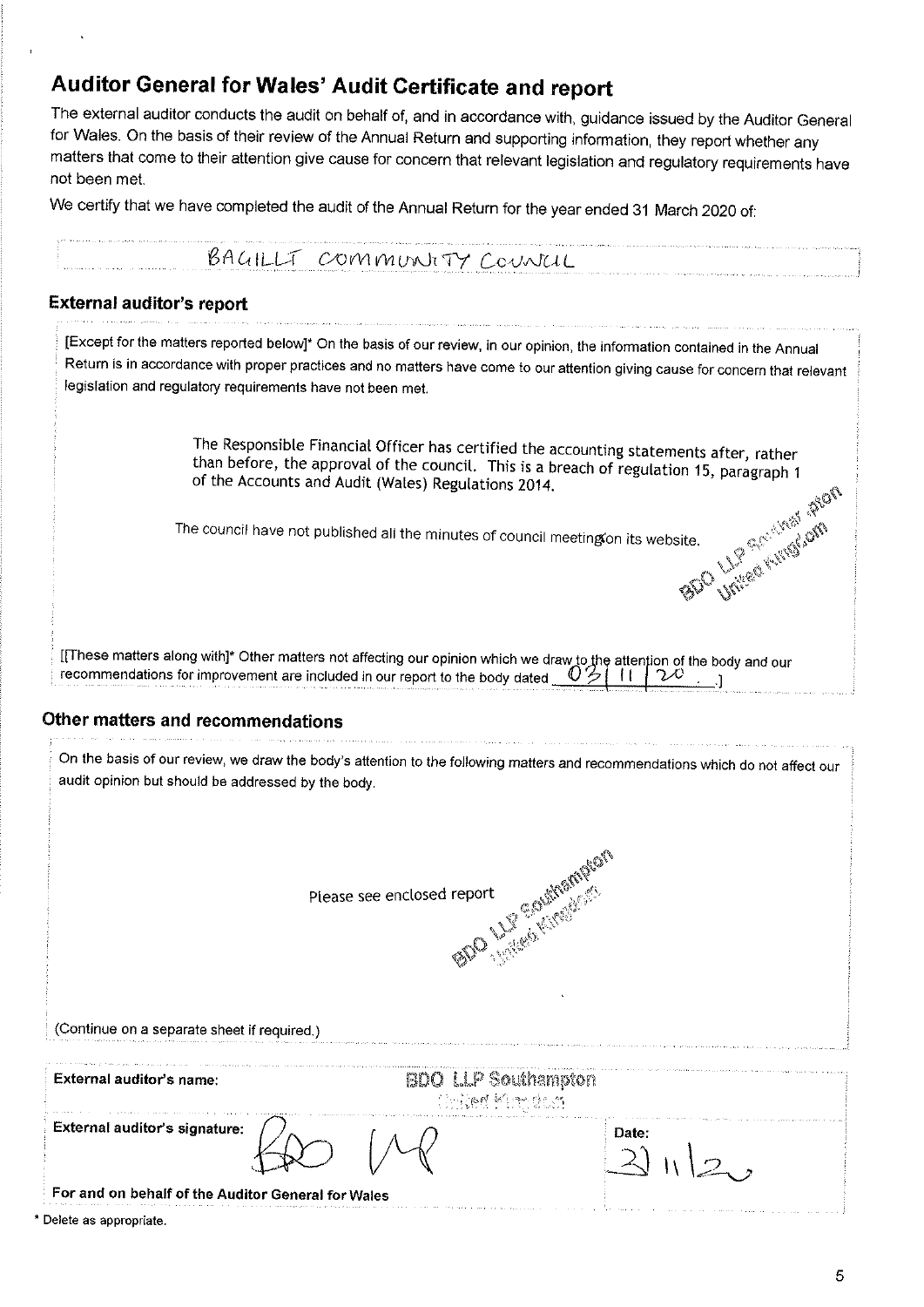# Annual internal audit report to:

#### BAGILLT COMMUNITY COUNCIL Name of body:

The Council/Board/Committee's internal audit, acting independently and on the basis of an assessment of risk, has included carrying out a selective assessment of compliance with relevant procedures and controls expected to be in operation during the financial year ending 31 March 2020.

The internal audit has been carried out in accordance with the Council/Board/Committee's needs and planned coverage. On the basis of the findings in the areas examined, the internal audit conclusions are summarised in this table. Set out below are the objectives of internal control and the internal audit conclusions on whether, in all significant respects, the following control objectives were being achieved throughout the financial year to a standard adequate to meet the needs of the Council/Board/Committee.

|    |                                                                                                                                                                                                     | XX                    | IND.                        | Agreed?<br>NZN.        | Not<br>covered <sup>to</sup> | Othline of work under a kenter part of<br>the international (NETrol required if<br>da allecim emal auch report presented<br><b>(following)</b> |
|----|-----------------------------------------------------------------------------------------------------------------------------------------------------------------------------------------------------|-----------------------|-----------------------------|------------------------|------------------------------|------------------------------------------------------------------------------------------------------------------------------------------------|
|    | 1.<br>Appropriate books of account have<br>been properly kept throughout the<br>year.                                                                                                               |                       | $\mathcal{C}^{\bullet}$     | سن                     | $\mathcal{C}^*$              | Insert text                                                                                                                                    |
|    | 2. Financial regulations have been<br>met, payments were supported by<br>invoices, expenditure was approved<br>and VAT was appropriately<br>accounted for.                                          |                       | r                           | سيم                    | $\mathcal{C}$                | Insert text                                                                                                                                    |
|    | 3. The body assessed the significant<br>risks to achieving its objectives<br>and reviewed the adequacy of<br>arrangements to manage these.                                                          |                       | r.                          | $\epsilon$             | $\mathcal{C}$                | Insert text                                                                                                                                    |
| 4. | The annual precept/levy/resource<br>demand requirement resulted from<br>an adequate budgetary process,<br>progress against the budget was<br>regularly monitored, and reserves<br>were appropriate. |                       | r.                          | $\mathcal{C}$          | $\subset$                    | Insert text                                                                                                                                    |
| 5. | Expected income was fully<br>received, based on correct prices.<br>properly recorded and promptly<br>banked, and VAT was appropriately<br>accounted for.                                            |                       | $\mathcal{C}^{\mathcal{A}}$ | $\zeta^{\omega_\star}$ | €                            | Insert text                                                                                                                                    |
| 6. | Petty cash payments were<br>properly supported by receipts,<br>expenditure was approved and<br>VAT appropriately accounted for.                                                                     | $\zeta^{\mathrm{ex}}$ | $\subset$                   |                        | €                            | Insert text<br>PETTY<br>NO<br>CASH                                                                                                             |
|    | 7. Salaries to employees and<br>allowances to members were paid<br>in accordance with minuted<br>approvals, and PAYE and NI<br>requirements were properly applied.                                  |                       |                             |                        |                              | Insert text                                                                                                                                    |
| 8. | Asset and investment registers<br>were complete, accurate,<br>and properly maintained.                                                                                                              |                       | Õ                           | $\mathcal{C}^*$        | يسمو                         | Insert text                                                                                                                                    |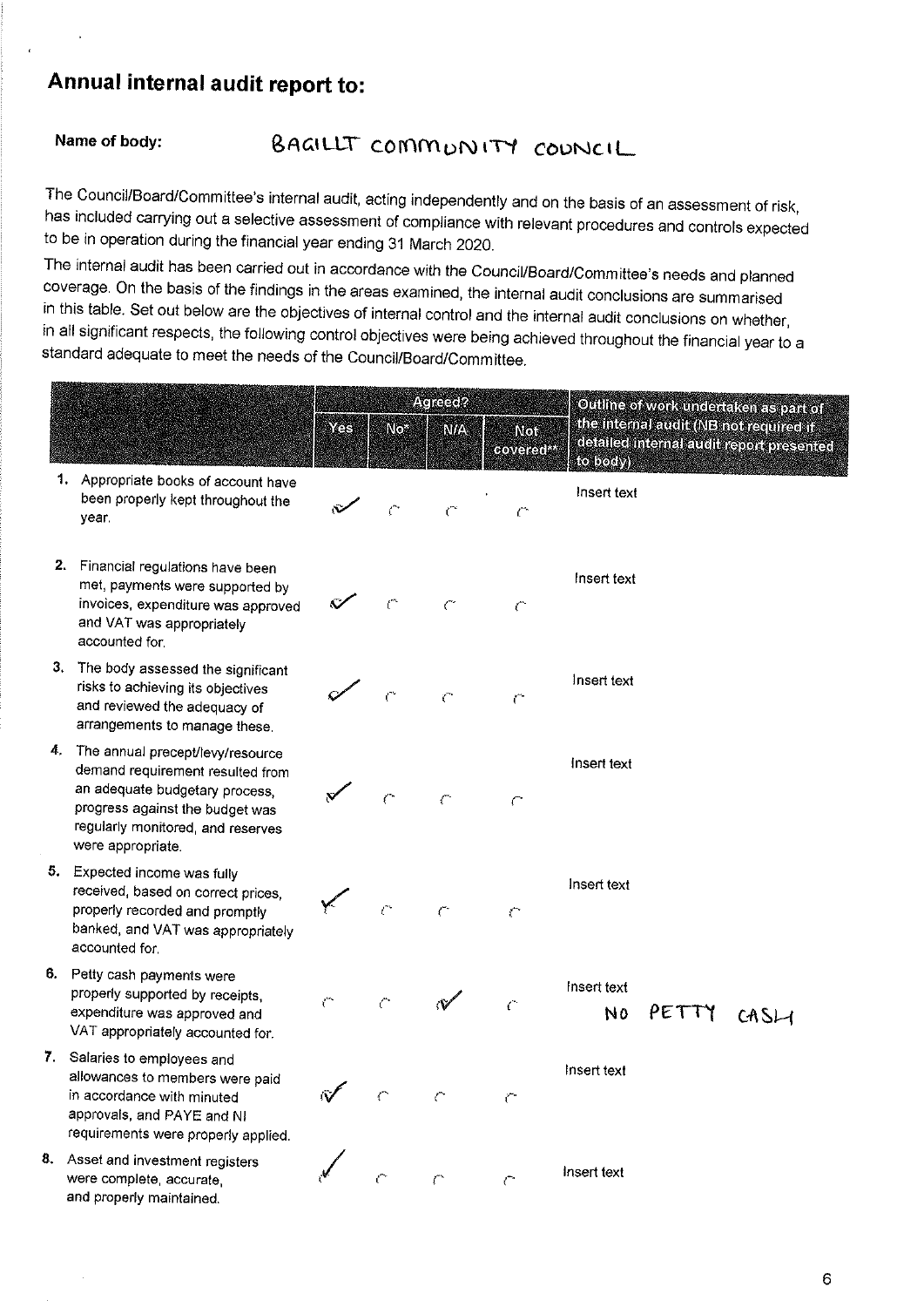|    |                                                                                                                                                                                                                                                                                                                                               | <b>Agreed?</b> |            |            |                                 | <b>Cutline of work undertaken as part of</b>                                                    |  |
|----|-----------------------------------------------------------------------------------------------------------------------------------------------------------------------------------------------------------------------------------------------------------------------------------------------------------------------------------------------|----------------|------------|------------|---------------------------------|-------------------------------------------------------------------------------------------------|--|
|    |                                                                                                                                                                                                                                                                                                                                               | Yes            | <b>NO.</b> | <b>MAY</b> | <b>Not</b><br><b>covered!!!</b> | the internal audit (NB not required if<br>de allec internal audit report presented<br>(10.0000) |  |
| 9. | Periodic and year-end bank account<br>reconciliations were properly carried<br>out.                                                                                                                                                                                                                                                           |                |            |            |                                 | Insert text                                                                                     |  |
|    | 10. Accounting statements prepared<br>during the year were prepared<br>on the correct accounting basis<br>(receipts and payments/income<br>and expenditure), agreed with the<br>cashbook, were supported by an<br>adequate audit trail from underlying<br>records, and where appropriate,<br>debtors and creditors were properly<br>recorded. |                |            |            |                                 | Insert text                                                                                     |  |
|    | 11. Trust funds (including charitable<br>trusts). The Council/Board/<br>Committee has met its<br>responsibilities as a trustee.<br>The contraction of the company and the contract of the contract of the                                                                                                                                     | ∕              |            |            |                                 | Insert text                                                                                     |  |

sk areas identified by the Council/Board/Committee (list any other risk areas below or on separate sheets if neaded) adequate controls existed:

|                      |             |                                 | ANGELIA    |                          | <b>Coullne of voixunderaken as partor</b>                                                                              |  |
|----------------------|-------------|---------------------------------|------------|--------------------------|------------------------------------------------------------------------------------------------------------------------|--|
|                      | <b>NYes</b> | <b>SEANOUR</b><br><b>EXVALU</b> |            | Not<br><b>Rovered Wa</b> | <b>Ine internal autility (NE) no Feeting diff</b><br><b>detailed internal audit report presented</b><br><b>Rotochy</b> |  |
| 12. Insert risk area | £.          | $\subset$                       |            | r                        | Insert text                                                                                                            |  |
| 13. Insert risk area | C.          | $\subset$                       | $\sqrt{ }$ | سيم                      | Insert fext                                                                                                            |  |
| 14. Insert risk area |             | C                               |            |                          | Insert text                                                                                                            |  |

\* If the response is 'no', please state the implications and action being taken to address any weakness in control identified (add separate sheets if needed).

\*\* If the response is 'not covered', please state when the most recent internal audit work was done in this area and when it is next planned, or if coverage is not required, internal audit must explain why not.

[My detailed findings and recommendations which I draw to the attention of the Council/Board/Committee are included in my detailed report to the Council/Board/Committee dated 29 04 2020 ]\* Delete if no report prepared.

### Internal audit confirmation

I/we confirm that as the Council's internal auditor, I/we have not been involved in a management or administrative role within the body (including preparation of the accounts) or as a member of the body during the financial years 2018-19 and 2019-20. I also confirm that there are no conflicts of interest surrounding my appointment.

| Name of person who carried out the internal audit: JDU BOSINESS SERVICES LTD |  |  |  |
|------------------------------------------------------------------------------|--|--|--|
| signature of person who carried out the internal audit: JDM Buiney Senven Ud |  |  |  |
| Date: $29042020$                                                             |  |  |  |